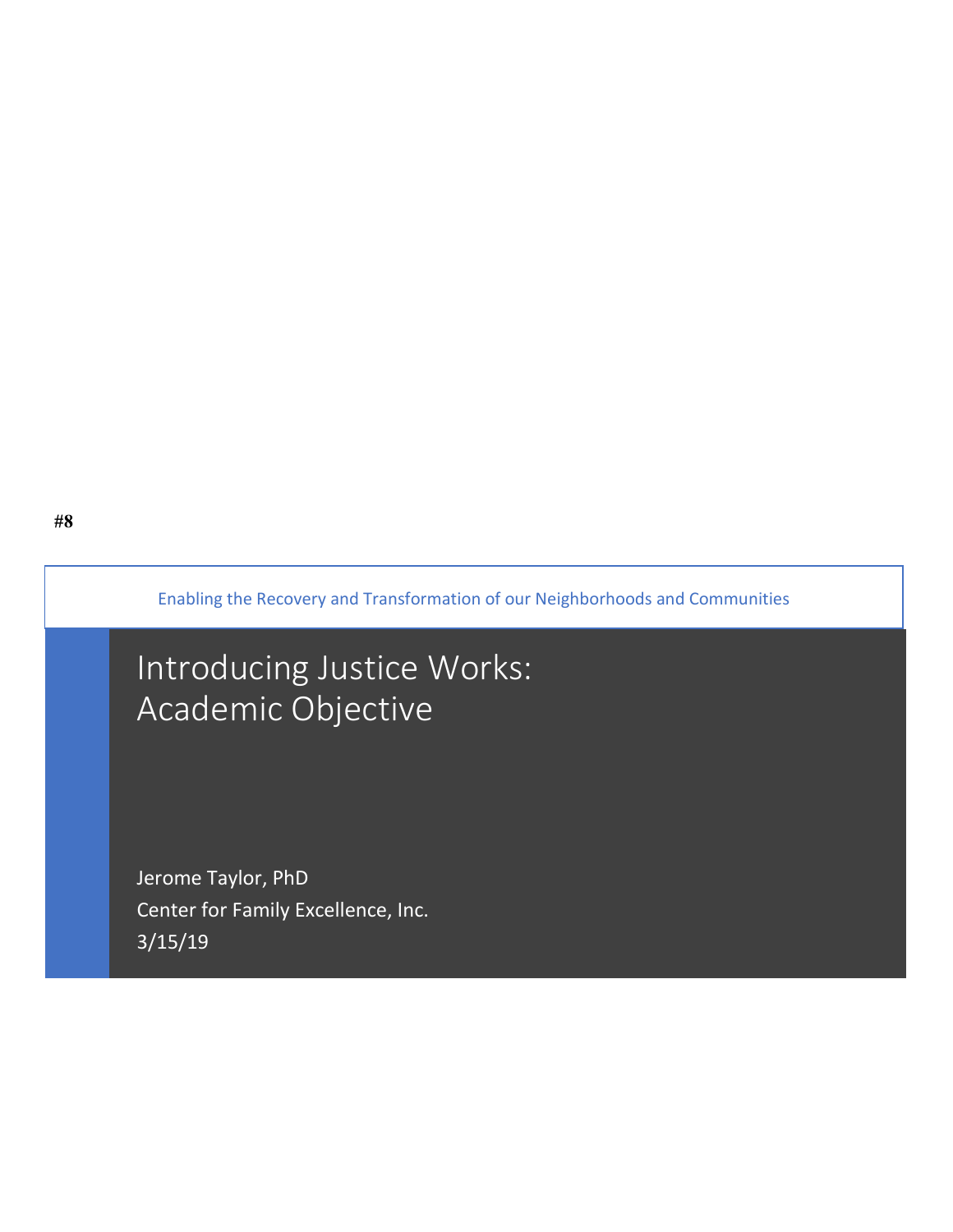## **Justice Works**

### to Close Racial and Socioeconomic Achievement Gaps

| <b>Policies and Practices</b>   | <b>Eudaimonic Norms WAVES</b> |                           |               |                  |                     |  |  |  |
|---------------------------------|-------------------------------|---------------------------|---------------|------------------|---------------------|--|--|--|
|                                 | Worldview                     | Adaptivity                | <b>Values</b> | Emancipation     | <b>Spirituality</b> |  |  |  |
| 1 Values for Life               | X                             | x                         | x             | X                | X                   |  |  |  |
| 2 Dame-Dame Schools             | $\mathsf{x}$                  | $\mathsf{x}$              | X             | X                | X                   |  |  |  |
| <b>3 Normative Enhancements</b> | X                             | $\boldsymbol{\mathsf{x}}$ | X             | $\boldsymbol{x}$ | X                   |  |  |  |
| 4a Curricular Enhancement:      |                               |                           |               |                  |                     |  |  |  |
| <b>Think Through Math</b>       | X                             | X                         | X             | X                |                     |  |  |  |
| 4b Curriculum                   |                               |                           |               |                  |                     |  |  |  |
| Enhancement:                    | X                             | X                         | X             | X                |                     |  |  |  |
| <b>STEM</b>                     |                               |                           |               |                  |                     |  |  |  |
| (4c Curricular Enhancement:     |                               |                           |               |                  |                     |  |  |  |
| Lexis Core5 Digital Reading)    | (x)                           | (X)                       | (X)           | (X)              |                     |  |  |  |
| Percent:                        | 100                           | 100                       | 100           | 100              | 50                  |  |  |  |



How Justice Works to enable the recovery and transformation of neighborhoods and communities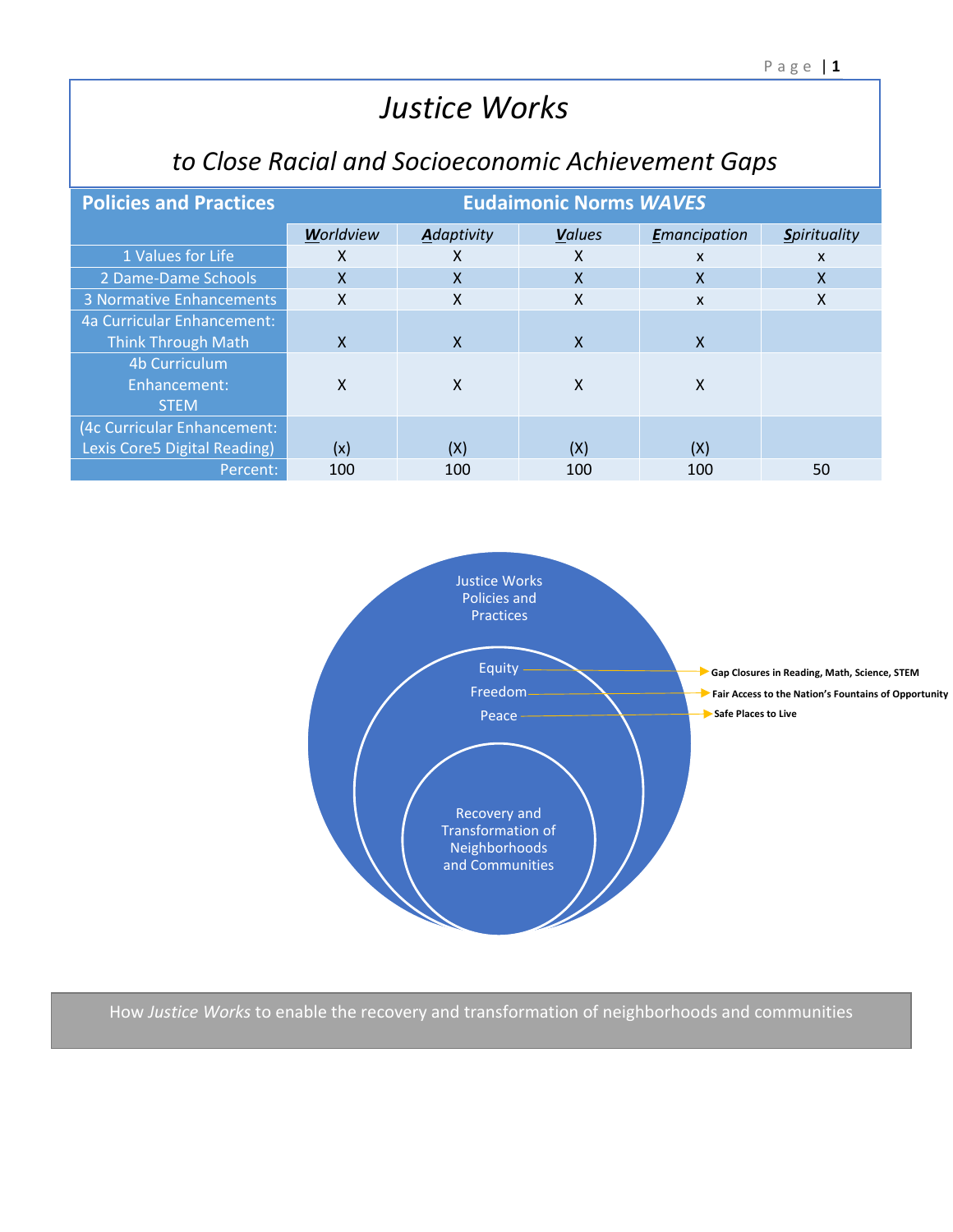**1. Seven Values for Life**: High levels of Love and Respect; Interpersonal Skills, Learning Orientation, Self-Confidence, Self-Persistence, Self-Esteem, and Self-Reliance (Taylor & Kouyatè, 2003)

Table 1. *Odds Ratios Describing the Relationship between Teacher Ratings of 3 rd Graders' Behavioral Expression of Seven Values and Students' Performance Six Months Later on Standardized Measures of Math (Iowa Test of Basic Skills) and Reading Stanford 9)*

| Values               | <b>ITBS: Math</b> | SAT 9: Reading |  |
|----------------------|-------------------|----------------|--|
| Love & Respect       | 2.5               | 7.0            |  |
| Interpersonal Skills | 3.5               | 28.0           |  |
| Learning Orientation | 2.5               | >6.0           |  |
| Self-Confidence      | 2.5               | 7.0            |  |
| Self-Persistence     | 8.0               | 2.5            |  |
| Self-Esteem          | 5.3               | 7.0            |  |
| Self-Reliance        | 8.0               | 2.5            |  |

In late Fall, teachers completed inventories that measured the behavioral expression of each value for each student. In late Spring of the same academic year, students were administered nationally standardized tests on math and reading. In the above table, the value 2.5 means that students scoring above the median on Love and Respect in the Fall were two-and one-half more likely to score at or above the  $50<sup>th</sup>$  percentile in math than students who were below the median in the Fall. Keep in mind these results are based on nationally standardized tests.



**Values for Life at Northside Urban Pathways High School: State Proficiencies in Reading and Math**

and state tests and (b) the 2010 decline in proficiencies at Northside Urban Prep coincided with major Notes: (a) Values for Life is associated with accelerated gap closures in reading and math on national changes in both the organization and leadership of this school.